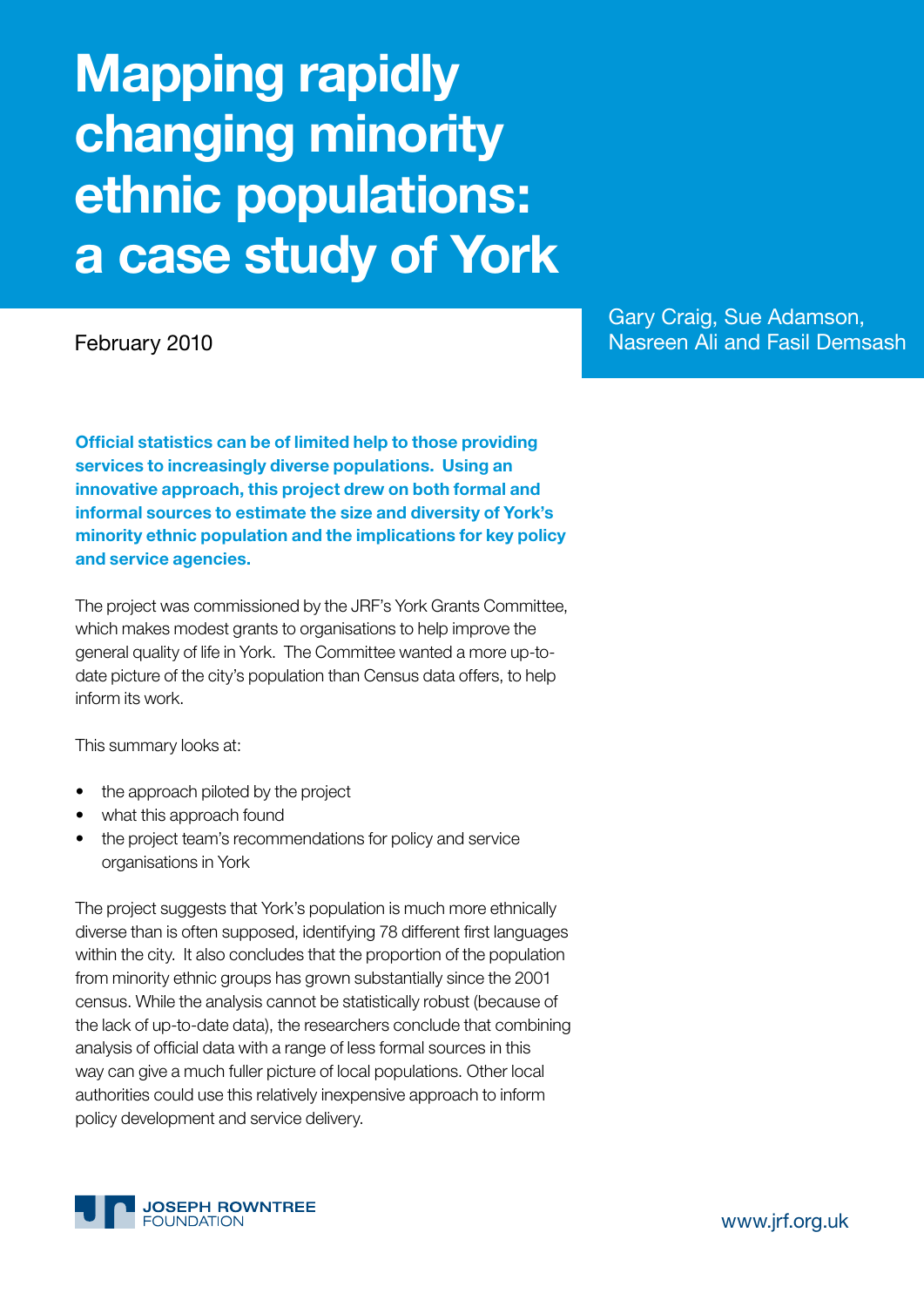# **Background**

The minority ethnic population of the UK is growing steadily; in some areas, particularly rural areas and some towns and cities, growth is relatively rapid. One national study (Parkinson, M. et al., *The State of English Cities*, Office of the Deputy Prime Minister, 2006) has identified York as a city where the minority ethnic population appears to be growing more rapidly than in most other areas. This is due in part to key areas of the local economy (tourism and higher education) depending heavily on involvement in the local labour market by those from other countries.

However, official data sets provide limited help to local authorities anxious to ensure that they are shaping policy development and service delivery to meet the needs of changing demography. This project set out to try and map the size and diversity of ethnic minority groups using not only official national data sets but a range of other research techniques and data sources. Many of the circumstances in York may apply to similarly sized cities and towns and other local authorities could potentially use this approach.

# **The approach**

The census provides data once every ten years. Because results are finally available three years after the census is taken, there may be as much as thirteen years between the snapshot of one set of data and the next becoming accessible. The Quarterly Labour Force Survey is far more frequent, but only surveys a relatively small number of people: for any single local authority, the number of ethnic minority respondents likely to be captured may be very small – possibly less than 10. In areas where there has been a recent substantial rise in the number of migrant workers, specific data sets such as the Workers Registration Scheme data or National Insurance Numbers (NINo) may help to give a more rounded picture but these data generally only apply to a limited range of minority ethnic groups.

This project involved a number of standard research techniques, such as policy and literature review, secondary data analysis and mapping, and qualitative interviews. However, these were supplemented by a range of less formal techniques, such as the collection of administrative employment data from local organisations, observation and networking.

The methodology was not particularly complex but required the ability to draw together a very wide range of data from very differing kinds of source. In addition, the researchers had to be very flexible in following up possible lines of enquiry.

The project was complicated by a number of factors including:

- considerable movement across the York/North Yorkshire border which affected both housing and labour market issues;
- the reluctance of private sector agencies to provide data;
- inconsistency and gaps in the presentation of data by public sector organisations;
- the pace of change, and the arrival of irregular or non-recorded migrants; and
- the very limited number of organisations in York working directly with Black and minority ethnic communities.

# **What this project found**

In the 2001 Census, York's minority ethnic population (i.e. all those not categorised as White, White other or White British) was 2.1 per cent and for those not categorised as White British was 4.9 per cent, much lower than the averages for the UK population as a whole.

The project's analysis of administrative data from the employment records of York's public bodies provided a profile of much more ethnically diverse workforces than had been commonly understood.

Most public agencies had reasonably coherent ethnic monitoring schemes although some had invented ethnic categories of their own (for example, 'oriental') which did not match census categories or had drilled down to national categories such as Serbian. In most cases, organisations had failed to achieve a target (which many had set themselves) of ethnic minority recruitment matching the profile of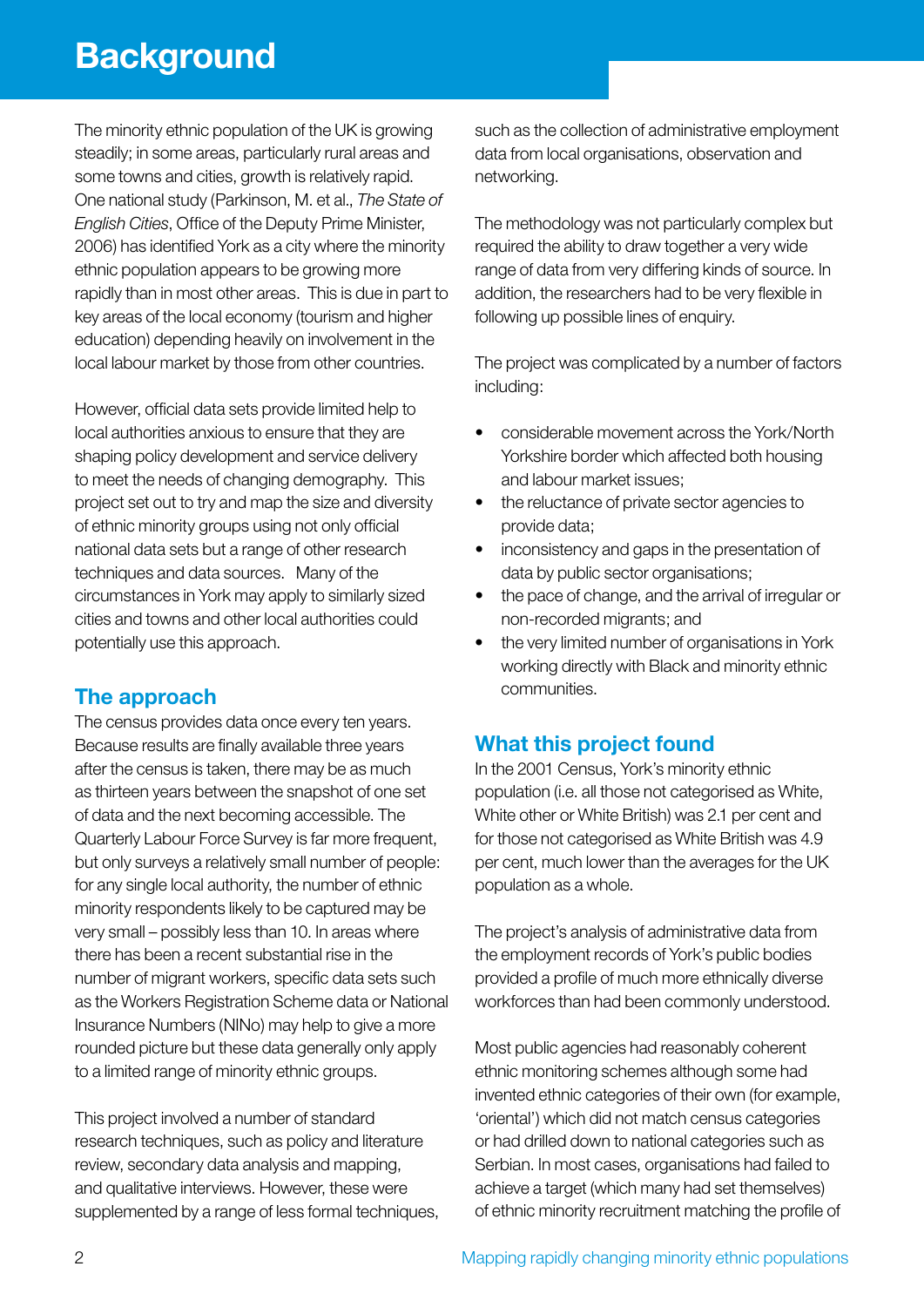the population at large in York (around 6 per cent). (The team had also hoped to examine data on the grades at which minorities were working but such data was relatively sparse.) The total number of minorities covered by this public sector data alone was itself close to the total number recorded in the 2001 census but this did not include all private and third sector employers, children under school age and those out of the labour market.

The private sector employs many more people in York than the public sector. However, data from private sector agencies was far less easy to obtain. Most private sector employers did not respond to letters asking for details of their workforce. Those that did respond were either not prepared to release ethnic monitoring data to the team or did not keep such data.

Data on migrant workers is complicated by the fact that many workers may live in one authority and work in another. In this case, many more live in York than the surrounding North Yorkshire area because of the supply of low-cost housing. In addition, those migrant workers who are self-employed are not required to register with the Workers Registration Scheme and those leaving the UK are not obliged to deregister. Taking these conditions into account, the study estimated that at least 800 migrant workers were working in the city and many more living there. This cross-border movement points to the need for neighbouring local authorities to collaborate over service provision. The issue of migrant workers also raises the problems of the transitory nature of some minority populations, which is likely to increase their vulnerability.

The less formal types of fieldwork demonstrated that the numbers of minority ethnic establishments and facilities in York are substantially greater and more diverse than is recognised formally by service providers. Places such as restaurants, fast food establishments, places of worship and linked faithbased activities, informal groupings and networks may provide access points for reaching minorities which are as useful as more formal organisational routes.

Despite a popular perception of York as a largely 'white' city with no more than six or seven minority

#### Table 1: First languages identified within York

| Albanian         | Gujarati   | Polish       |
|------------------|------------|--------------|
| Arabic           | Hindi      | Portuguese   |
| Armenian         | Hungarian  | Punjabi      |
| Azeri            | Icelandic  | Pushto       |
| Baganda          | lbo        | Rumanian     |
| Belarussian      | Iraqi      | Russian      |
| Bemba            | Italian    | Rwandan      |
| Bengali          | Japanese   | Serbo-Croat  |
| <b>Bulgarian</b> | Katchi     | Shona        |
| Cantonese        | Kazakhi    | Slovakian    |
| Chichewa         | Kokomba    | Slovenian    |
| Chinese          | Korean     | Swahili      |
| Croatian         | Kurdish    | Spanish      |
| Czech            | Latvian    | Sudanese     |
| Danish           | Lebanese   | Swedish      |
| Dutch            | Lithuanian | Syrian       |
| Egyptian         | Malay      | Tagalog      |
| Estonian         | Malayalam  | Tamil        |
| Fante            | Mandarin   | Telugh       |
| Faroese          | Marathi    | Thai         |
| Farsi            | Mende      | Turkish      |
| Filipino         | Moldovan   | Twi          |
| Finnish          | Mongolian  | Ukrainian    |
| Flemish          | Nawari     | Urdu         |
| German           | Nepali     | <b>Uzbek</b> |
| Greek            | Norwegian  | Yoruba       |

groups present, the study identified 92 different ethnic/national origins present in the city and 78 different first languages (see Table 1). Although a few ethnically-based community organisations had existed for some years, most of the ethnic groups identified took the form of informal networks and groupings, often focused around a specific activity such as worship, language or economic activity.

To estimate the minority ethnic population of York the team drew on the information gathered and made assumptions about the growth of the minority population between 2006 and 2009, about the presence of large numbers of minorities not recorded by official data sets (including irregular workers), and the growth of key industrial sectors, particularly higher education (the city's two universities are committed to substantial expansion including from overseas) and the service sector (e.g. tourism, leisure and financial services), both critical to the future of York's economy. Official data do not inform